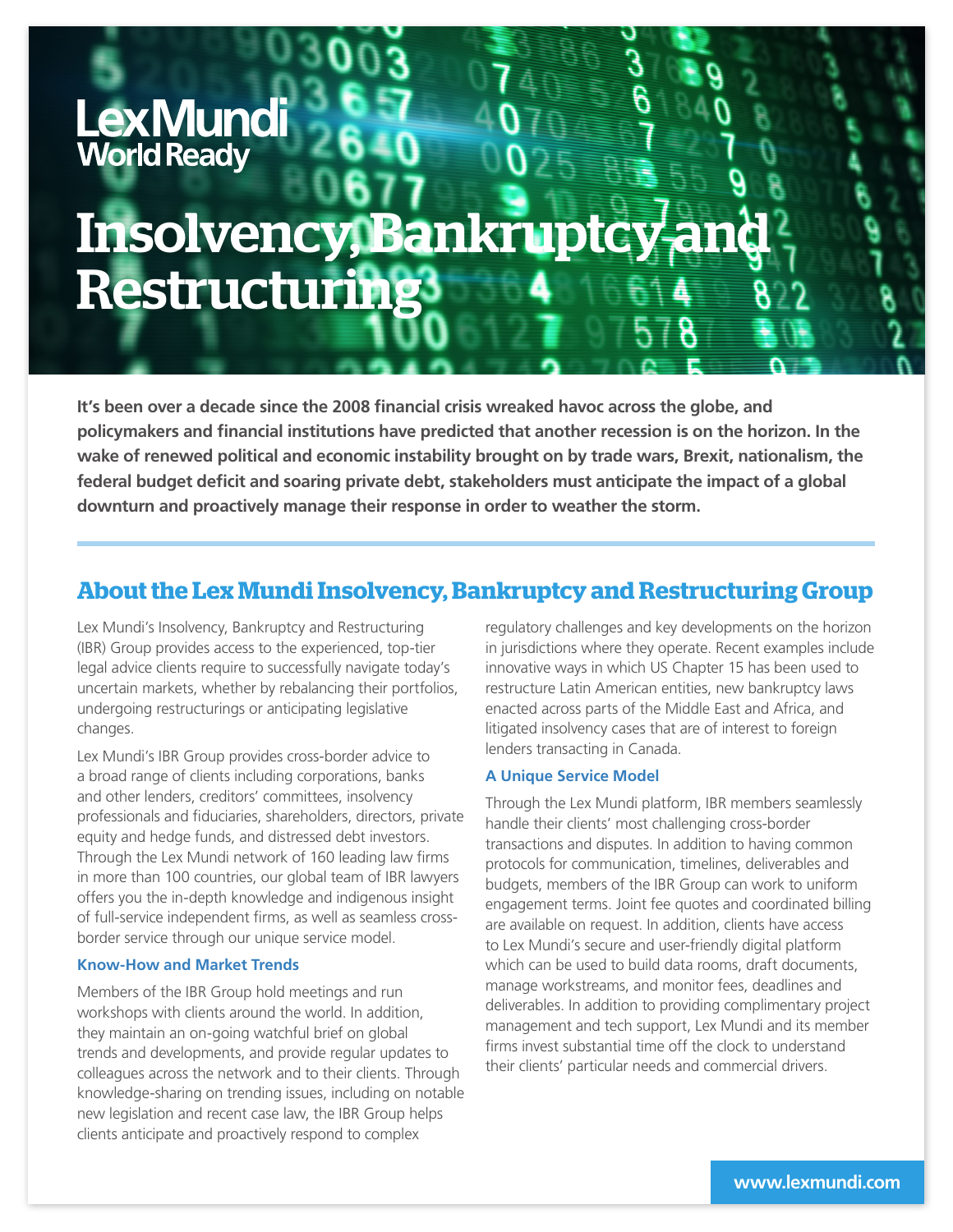

# **Current Trends in Insolvency, Bankruptcy and Restructuring\***



# **Significant New Regulatory Developments**

#### **Bahrain**

The new Bankruptcy and Reorganization Law came into effect in December 2018 and the first case thereunder was filed in January 2019.

# **Canada**

Technical amendments to the Companies' Creditors Arrangement Act, allowing financially troubled corporations the opportunity to restructure, will limit the ability to obtain initial stage funding and reduce the length of initial stays of proceedings.

#### **Hungary**

A new act on insolvency proceedings is under preparation and expected to come into force in 2021.

# **Italy**

A comprehensive reform of the country's insolvency legislation has been approved and will come into force in August 2020.

# **Portugal**

The jurisdiction has recently enacted an out-of-court corporate restructuring regime through Law no.8/2018.

# **Singapore**

The new Insolvency Restructuring and Dissolution Act is slated to be passed by Parliament before 2020.